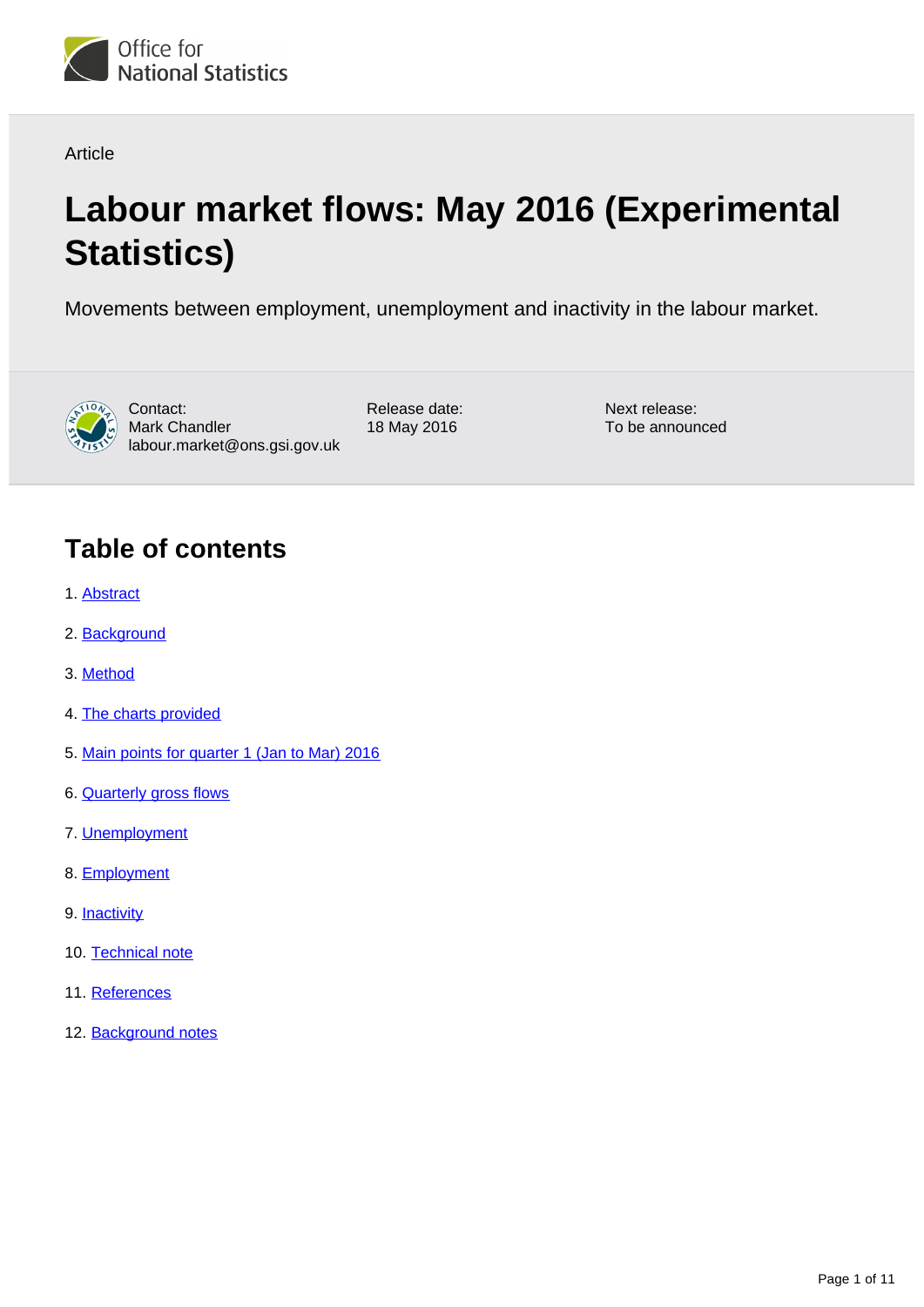# <span id="page-1-0"></span>**1. Abstract**

These estimates of labour market flows are experimental statistics which have been produced as an aid to understanding the movements in the published Labour Force Survey aggregate estimates. They do not have National Statistics status and are not suitable as labour market indicators in their own right. The headline LFS estimates are published in the monthly Labour Market Statistical Bulletin.

# <span id="page-1-1"></span>**2. Background**

In the Labour Force Survey (LFS) respondents are interviewed for 5 consecutive quarters over a 12 month period, with 20% of the sample being replaced at each quarter. This allows for a longitudinal dataset to be created over a limited time interval, where respondents' characteristics can be tracked over their time in the survey.

We publish population-weighted longitudinal datasets for each calendar quarter. These are available for each quarter since 1997 and can be used to analyse changes in labour market characteristics over 2 or 5 quarters. The datasets include "flow" variables, which estimate the size of the movements between the three main labour market statuses of employment, unemployment and economic inactivity.

Monitoring changes in the labour market status of respondents to the LFS aids the understanding of the quarterly changes in the levels of employment, unemployment and economic inactivity. These indicators are published as stocks for a given period, with changes expressed as the difference between successive quarters. These quarterly comparisons represent the net changes between the 3 labour market statuses. The underlying gross flows are usually considerably larger and may not correspond with those implied by the net changes. Estimates of the gross flows between the statuses can be derived from the LFS Longitudinal Datasets and are summarised in this note.

# <span id="page-1-2"></span>**3. Method**

There are 2 types of LFS longitudinal datasets: 2-quarter and 5-quarter. These are weighted using the same population estimates as those used in the main quarterly LFS datasets, although the weighting methodology differs (see technical note). Consequently the estimates are broadly consistent with the published aggregates, but not entirely. Also, the datasets are limited to people aged 16 to 64.

Both types of dataset contain a flow variable with 11 categories, with all combinations of employment, unemployment and economic inactivity accounted for, plus 2 categories for those entering and leaving the 16-64 population over the quarter. For the purpose of this analysis, those entering or leaving this population are excluded from the measured sample. The stock of the employed, unemployed and inactive at each quarter can therefore be estimated by summing the corresponding flow categories.

For this analysis, the 2-quarter datasets have been used in order to gain some insight into the quarterly changes in the headline published aggregates.

# <span id="page-1-3"></span>**4. The charts provided**

The charts in this article show the estimated gross flows, that is the total inflow or outflow for 16 to 64 employment, unemployment and inactivity from one calendar quarter to the next. They are seasonally adjusted. Analysis of the net flows, that is the difference between the total inflow and outflow, are also included and these are compared with the quarterly changes in the published aggregates, partly to give an indication of the robustness of the flows analysis.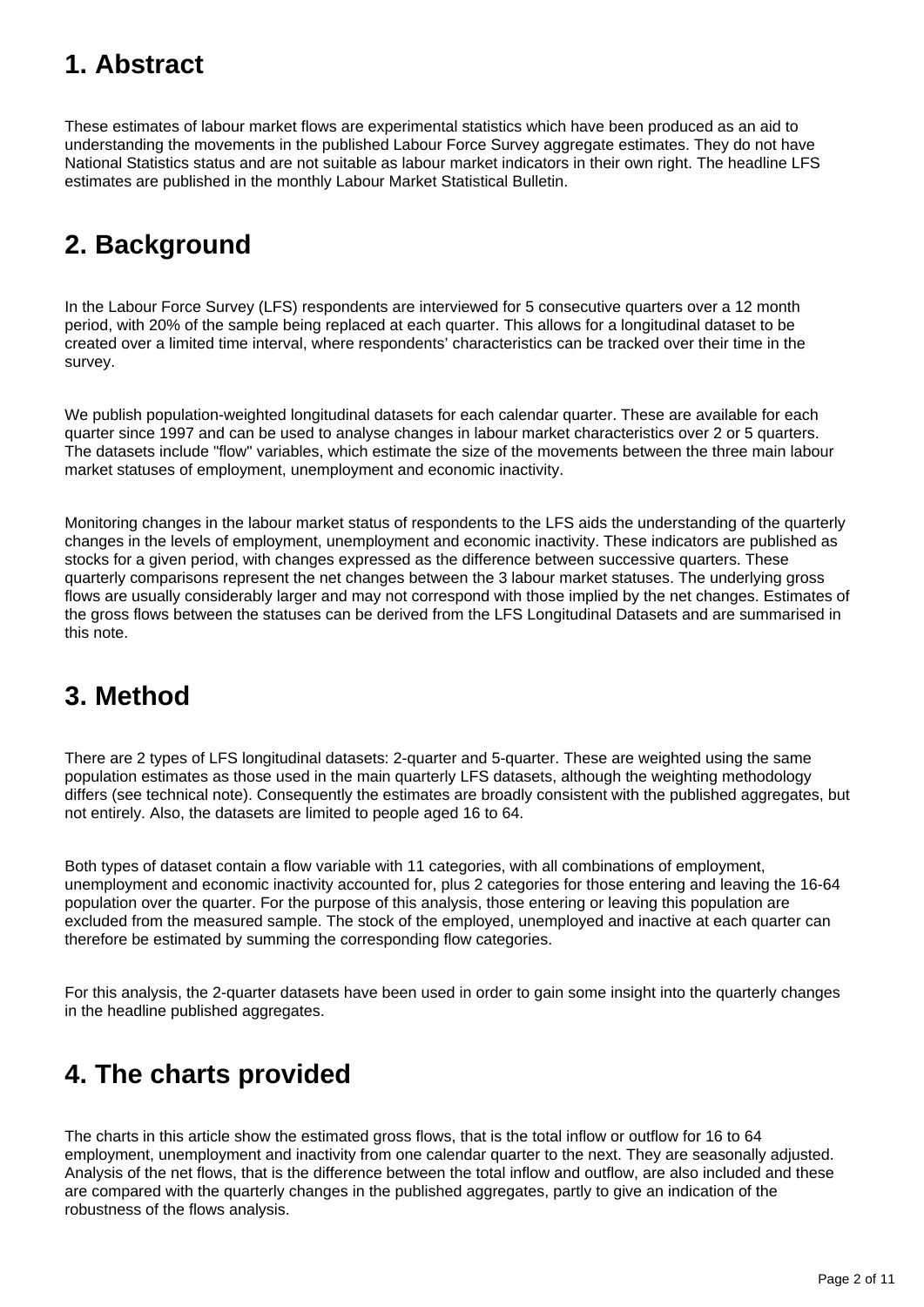# <span id="page-2-0"></span>**5. Main points for quarter 1 (Jan to Mar) 2016**

The inflow to unemployment has increased on the quarter driven by the flow from inactivity.

The total inflow to employment has decreased on the quarter with the flow from both unemployment and inactivity decreasing, although it remains above 1 million.

The gross inflows and outflows for inactivity have shown little change in recent quarters.

### <span id="page-2-1"></span>**6. Quarterly gross flows**

**UK, seasonally adjusted (thousands)**

The diagram below shows the gross flow between each economic status between October to December 2015 and January to March 2016. The stocks for each status represent the latter period and are the seasonally adjusted aggregates for people aged 16 to 64.

### **Quarterly Population Flows - January to March 2016**



Number of people aged 16-64 (thousands).

A spreadsheet containing the Labour Market Flows estimates are available on our website in the [Labour Force](http://www.ons.gov.uk/employmentandlabourmarket/peopleinwork/employmentandemployeetypes/datasets/labourforcesurveyflowsestimatesx02)  [Survey Flows estimates: X02 dataset](http://www.ons.gov.uk/employmentandlabourmarket/peopleinwork/employmentandemployeetypes/datasets/labourforcesurveyflowsestimatesx02).

### <span id="page-2-2"></span>**7. Unemployment**

The inflow to unemployment (Figure 1) has increased on the quarter driven by the flow from inactivity.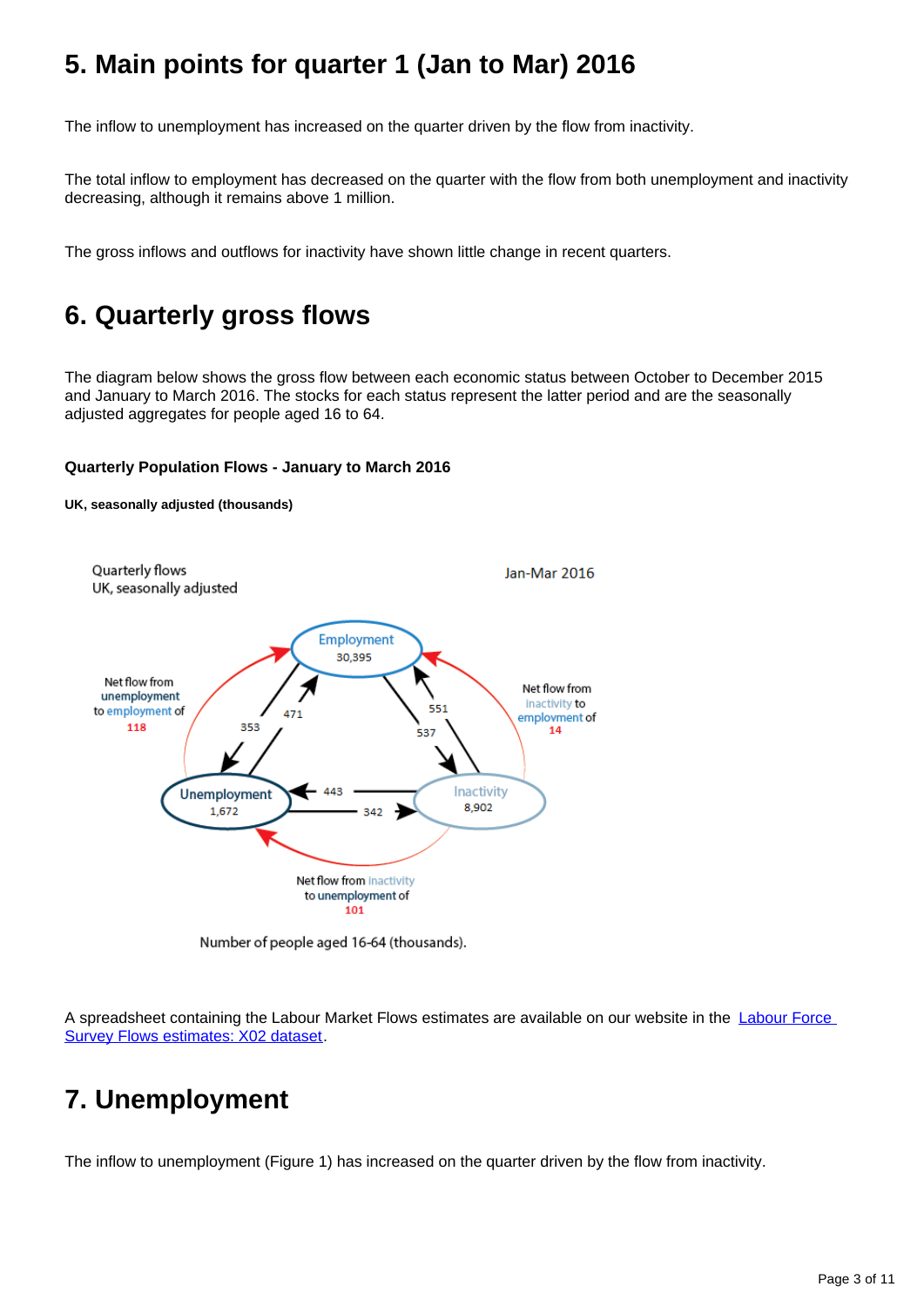



#### **Source: Office for National Statistics**

The gross flow out of unemployment (Figure 2) has decreased to its lowest point since quarter 3 of 2008.

### **Figure 2: Outflow from Unemployment, seasonally adjusted (16 to 64), UK**





**Source: Office for National Statistics**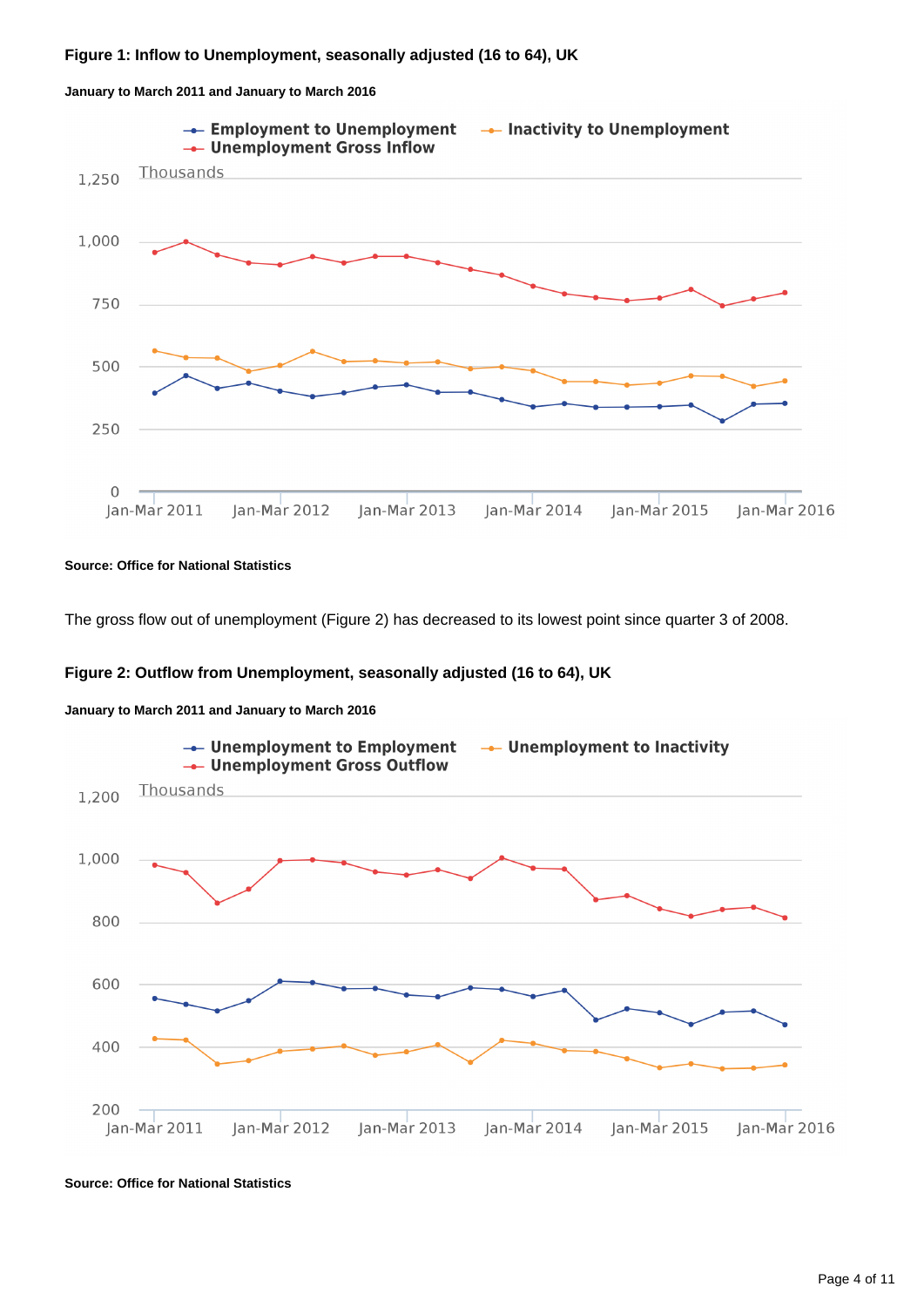### **Figure 3: Unemployment: net flow versus change in stock, seasonally adjusted (16 to 64), UK**

### **January to March 2011 and January to March 2016**



**Source: Office for National Statistics**

### <span id="page-4-0"></span>**8. Employment**

The total inflow to employment (Figure 4) has decreased on the quarter with the flow from both unemployment and inactivity decreasing, although it remains above 1 million.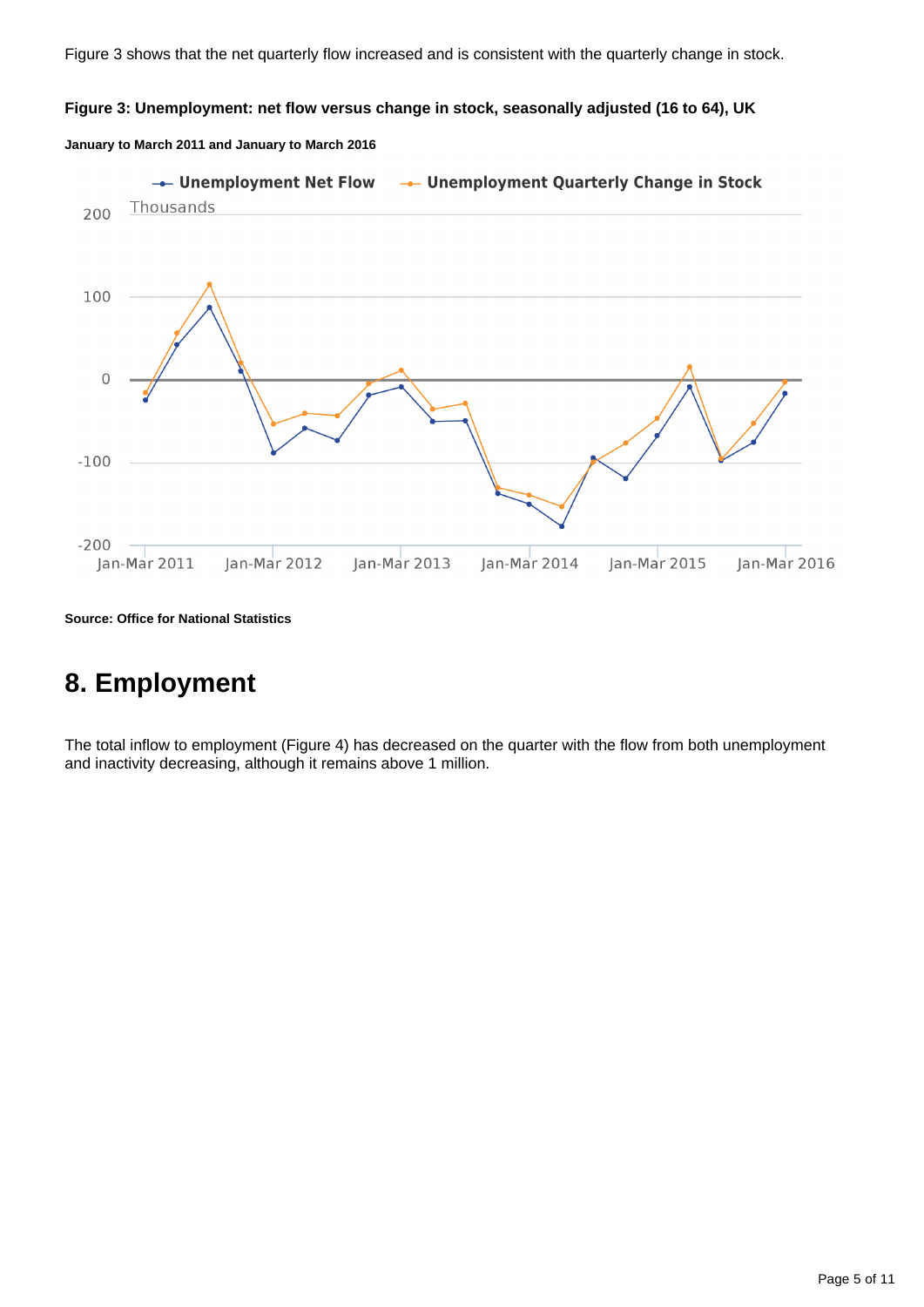



#### **Source: Office for National Statistics**

The gross outflow is unchanged on the quarter, with the flow to employment and inactivity remaining flat (Figure 5).

### **Figure 5: Outflow from Employment - seasonally adjusted (16 to 64), UK**



**January to March 2011 and January to March 2016**

**Source: Office for National Statistics**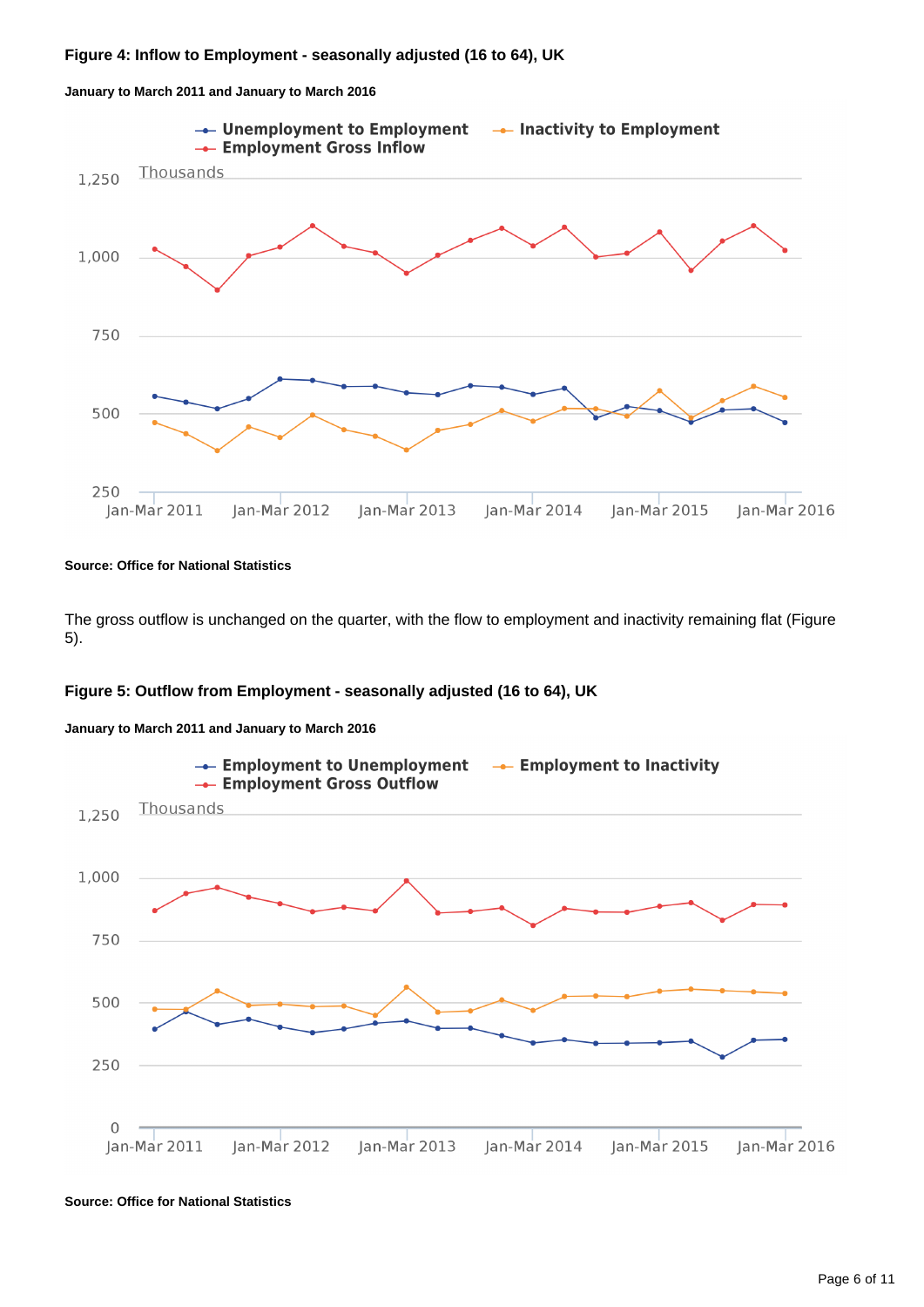Figure 6 shows that the job to job flow has increased on the quarter after a fall last quarter.

### **Figure 6: job to job flow rate, seasonally adjusted (16 to 69), UK**



#### **Source: Office for National Statistics**

Figure 7 shows decreases for both the net flow of employment and the change in stock.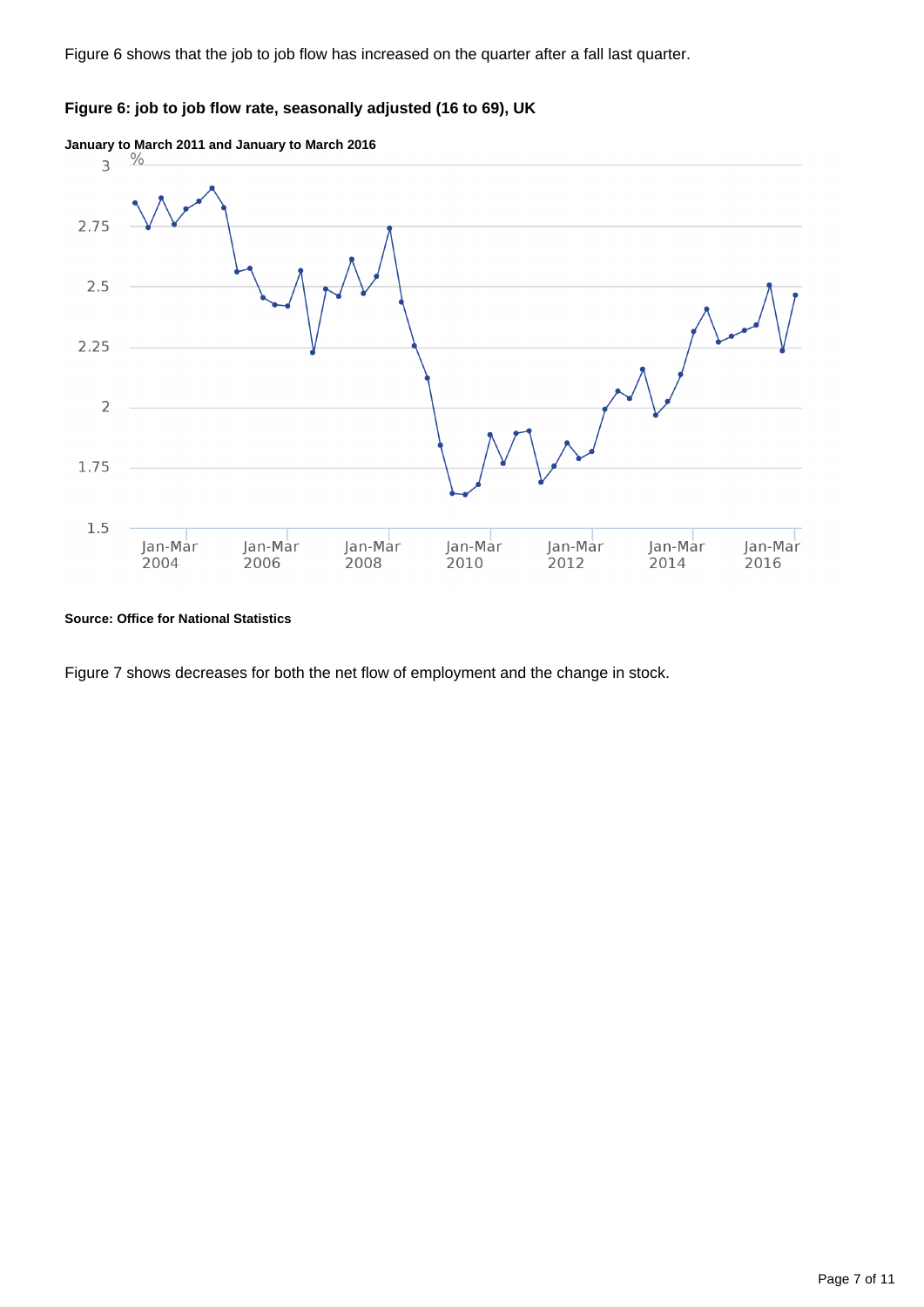### **Figure 7: Employment: net flows versus change in stock, seasonally adjusted (16 to 64), UK**

**January to March 2011 and January to March 2016**



**Source: Office for National Statistics**

## <span id="page-7-0"></span>**9. Inactivity**

The gross inflow to inactivity (Figure 8) remains flat.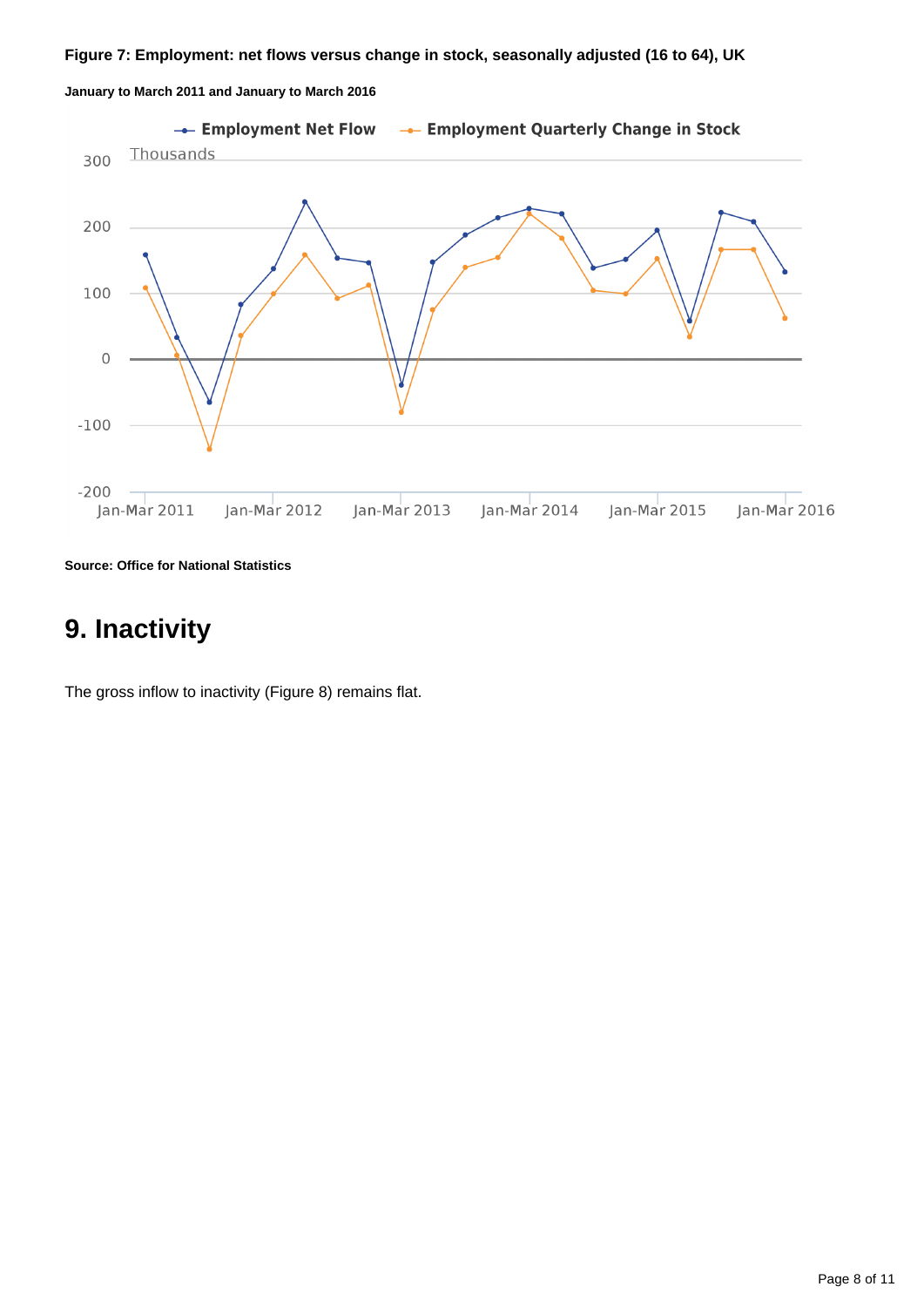

**January to March 2011 and January to March 2016**

#### **Source: Office for National Statistics**

Figure 9 shows the gross flow from inactivity remains broadly flat, with the increase in the flow to unemployment offsetting the decrease in the flow to employment.





**January to March 2011 and January to March 2016**

**Source: Office for National Statistics**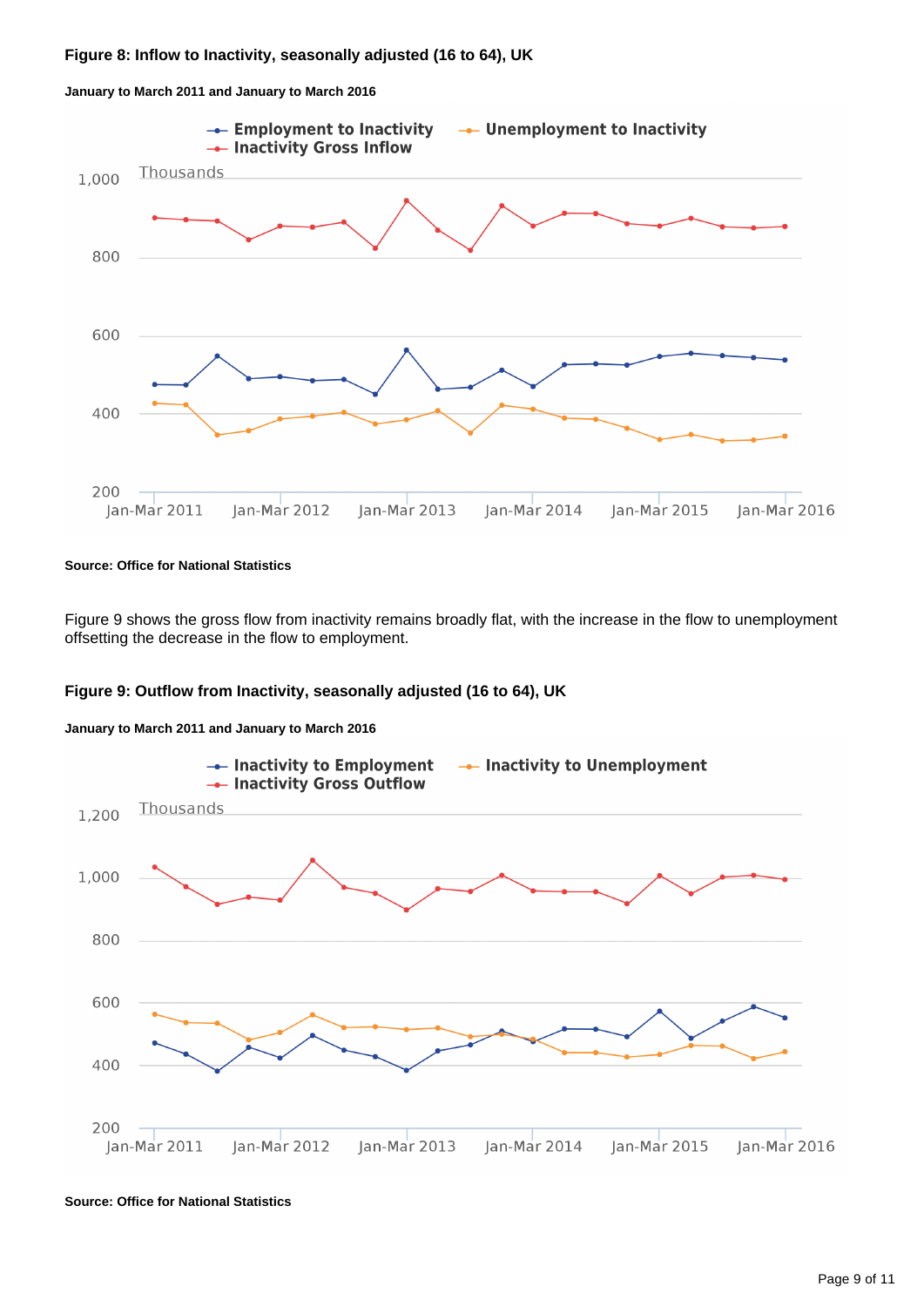Figure 10 shows the net flow and change in stock for inactivity.

### **Figure 10: Inactivity: net flow versus change in stock, seasonally adjusted (16 to 64), UK**

#### **January to March 2011 and January to March 2016**



**Source: Office for National Statistics**

### <span id="page-9-0"></span>**10. Technical note**

There are differences between the data used for the published LFS aggregate estimates and the longitudinal data used to estimate the gross flows:

- 1. Flows are currently adjusted for non-response bias through special calibration weights in the longitudinal datasets. These aim to account for the propensity of certain types of people to drop out of the LFS between one quarter and the next. For example, housing tenure features in the weighting of the longitudinal data because, historically, households in rented accommodation have been more likely to drop out of the survey than owner-occupiers.
- 2. There is some evidence that the longitudinal datasets are affected slightly by response error which causes a slight upward bias in the estimates of the gross flows. For example, if it was erroneously reported that someone had moved from unemployment to employment then, in addition to the outflow from unemployment being overestimated, so would the inflow to employment. In the main quarterly LFS dataset, any such misreporting errors tend to cancel each other out.
- 3. The differences in the net flows for inactivity shown in Figure 10 are mainly the result of excluding the entrants to, and leavers from, the population in the flows estimates contained in this piece of analysis. This effect is normally one that increases the number of people who enter inactivity. This is because the increase in inactivity from those people turning 16 is greater than those leaving inactivity due to becoming 65.
- 4. The stocks derived from the longitudinal datasets differ from those obtained from the quarterly LFS datasets due to their being based on a subset of the main LFS sample. The restriction to measuring only those who are commonly aged 16 to 64 across successive quarters discounts those entering or leaving the population and also those over 64. All such people are accounted for in the headline LFS aggregates.